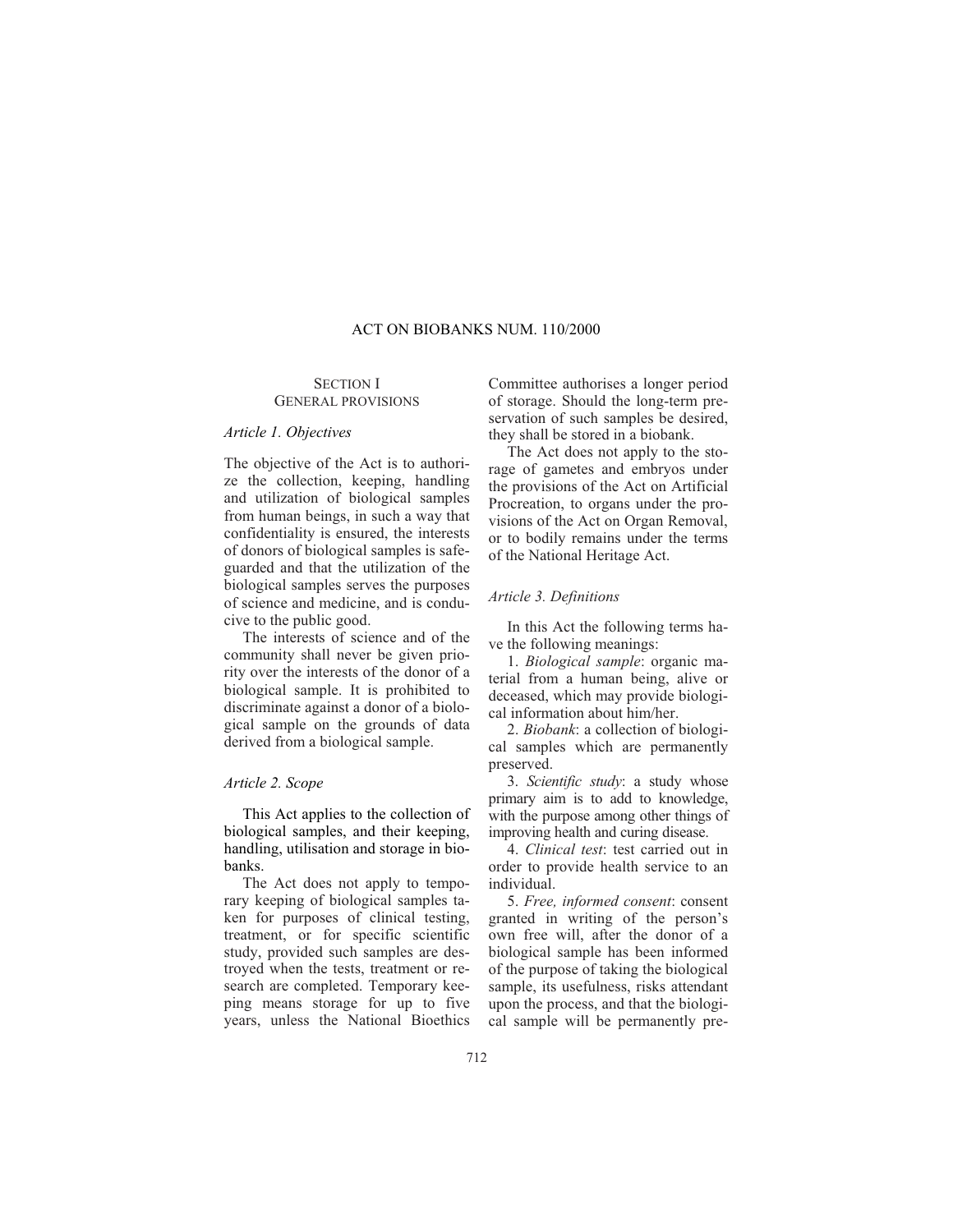served in a biobank for use under the terms of article 9.

6. *Assumed consent*: Consent that consists in the donor of a biological sample not expressing any unwillingness for a biological sample taken from him/her for a clinical test to be permanently preserved in a biobank for use by the terms of article 9; information in writing on this possibility having been available to him/her.

7. *Donor of a biological sample*: A person from whom a biological sample is taken.

8. *Licensee*: Individual or legal entity granted a licence by the minister to operate a biobank under the terms of article 4 of this Act.

# SECTION II

# ESTABLISHMENT AND OPERATION OF BIOBANKS

# *Article 4. Authority to Found and Operate a BIobank*

The establishment and operation of a biobank, *i*. *e*. collection, keeping, handling, utilisation and storage of biological samples, is permissible only for those who have been granted a licence from the minister under the provisions of this Act, following the receipt of recommendations from the director general of Health and the National Bioethics Committee.

# *Article 5. Conditions of Licence*

A licence for the establishment and operation of a biobank is contingent upon he following conditions:

1. The terms of this Act, and government directives on the basis of the Act, shall be complied with.

2. The biobank shall be located in Iceland.

3. The objectives of the operation of the biobank, and the operational basis of the bank, shall be clearly defined.

4. Conditions of storage for biological samples shall be described.

5. Protocols of the biobank shall have been drawn up, including regulations of the biobank on arrangements for collaboration with foreign parties.

6. A governing board shall be nominated, as provided in article 6, and one individual shall be nominated to be answerable for the biobank.

7. The answerable party for the biobank shall be a physician and shall have practised independent research and development work within the health sector. In the case of the biobank comprising exclusively biological samples gathered for purposes of scientific study, the answerable party is not required to be a physician.

8. That evaluation of security, and security measures in gathering of biological samples, shall be consistent with the rules laid down by the Data Protection Authority on security of personal data in biobanks.

The minister may lay down further conditions.

#### *Article 6. Board of a Biobank*

The licensee shall appoint a board of at least three people for each biobank, which shall monitor its operations. The board shall be under an obligation to keep the director general of Health, the Data Protection Authority and the National Bioethics Committee informed regarding the biological samples and operations of the biobank.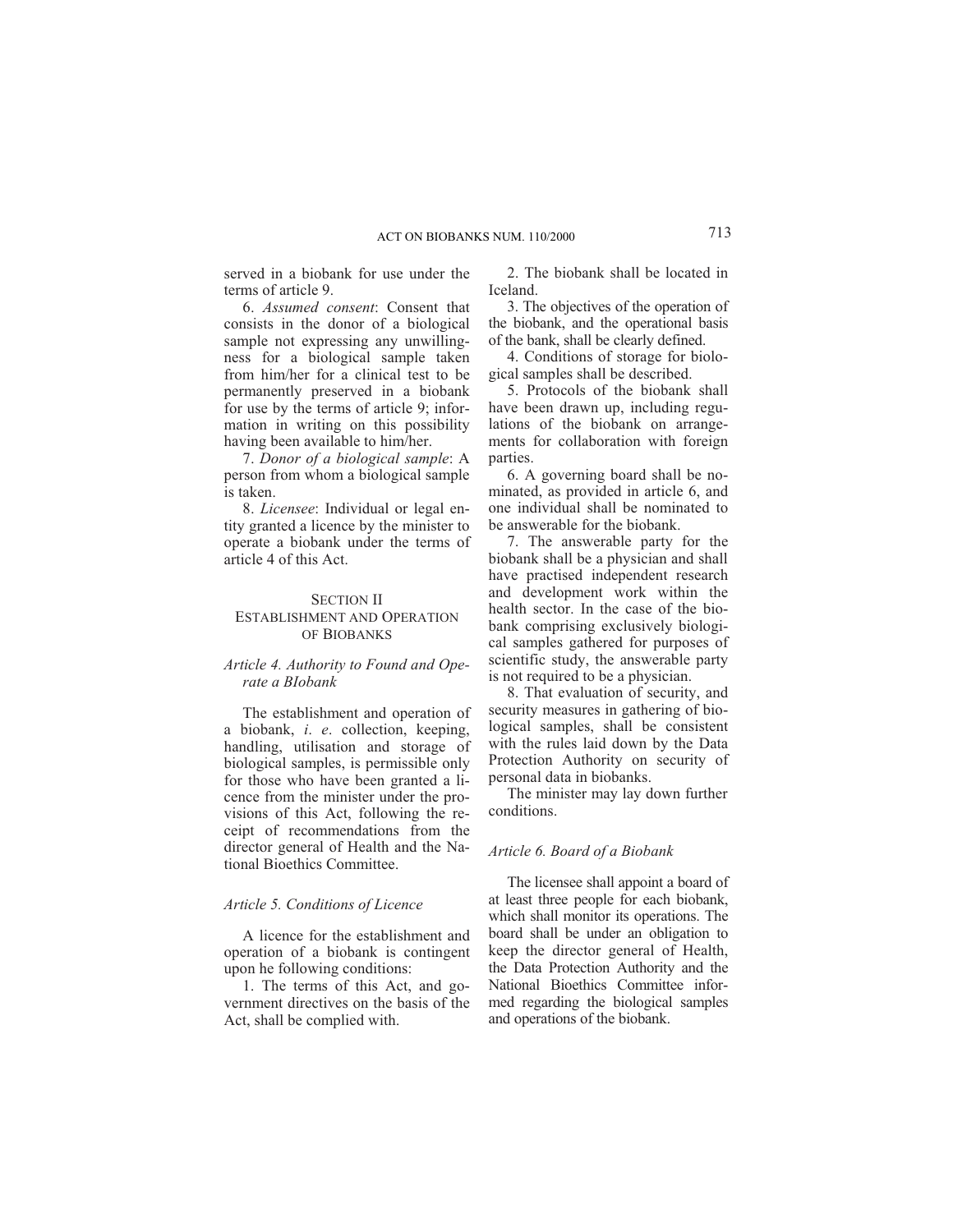#### SECTION III COLLECTION, HANDLING AND AC-CESS TO BIOLOGICAL SAMPLES

# *Article 7. Consent of Donor of a Biological Sample and Withdrawal of Consent*

In connection with collection of a biological sample for preservation in a biobank, the free, informed consent of the person giving the biological sample shall be sought. This consent shall be given freely and in writing after the donor of a biological sample has been informed of the objective of the sample collection, the benefits, risks associated with it's collection, and that the biological sample will be permanently stored at a biobank for use as provided in article 9. In addition the provisions of article 20 of the Act on personal privacy and handling of personal data shall be observed where applicable.

A donor of a biological sample can at any time withdraw his/her consent under the terms of paragraph 1, and the biological sample shall then be destroyed. Material that has been produced from a biological sample by performance of a study or the results of studies already carried out shall, however, not be destroyed.

If biological samples have been collected for the purpose of clinical tests or treatment, the consent of the patient may be assumed for the storage of the biological sample in a biobank for use as provided in article 9, provided that general information on this is provided by a health care professional or health institution.

A donor of a biological sample may at any time withdraw his/her assumed consent for his/her biological sample

to be stored in a biobank for use as provided in article 9, in which case it shall thereafter only be used in the interests of the donor of a biological sample or by his/her specific permission, but see also paragraph 4 article 9. The request of a donor of a biological sample may apply to all biological samples which have been taken or may be taken from him/her. Such a request must be complied with. The donor of a biological sample shall inform the director general of Health of his/her request. The director general of Health shall be responsible for preparation of forms for giving such notice, and shall ensure that these are available at health institutions, and at the premises of self-employed health care professionals. The director general of Health shall ensure that a coded register of those who have opted out in this way shall always be available to the boards of biobanks. Staff of the director general of Health who carry out this work are subject to an obligation of confidentiality regarding information they may become aware of in the course of their work, which should remain confidential by law or by its nature. Such staff shall sign an oath of confidentiality before their employment begins. The obligation of confidentiality remains in force after employment ceases.

#### *Article 8. Preservation of Biological Samples*

Biological samples shall be kept securely and labelled, but stored without personal identification. The linking of biological samples with personal identification shall be in keeping with stan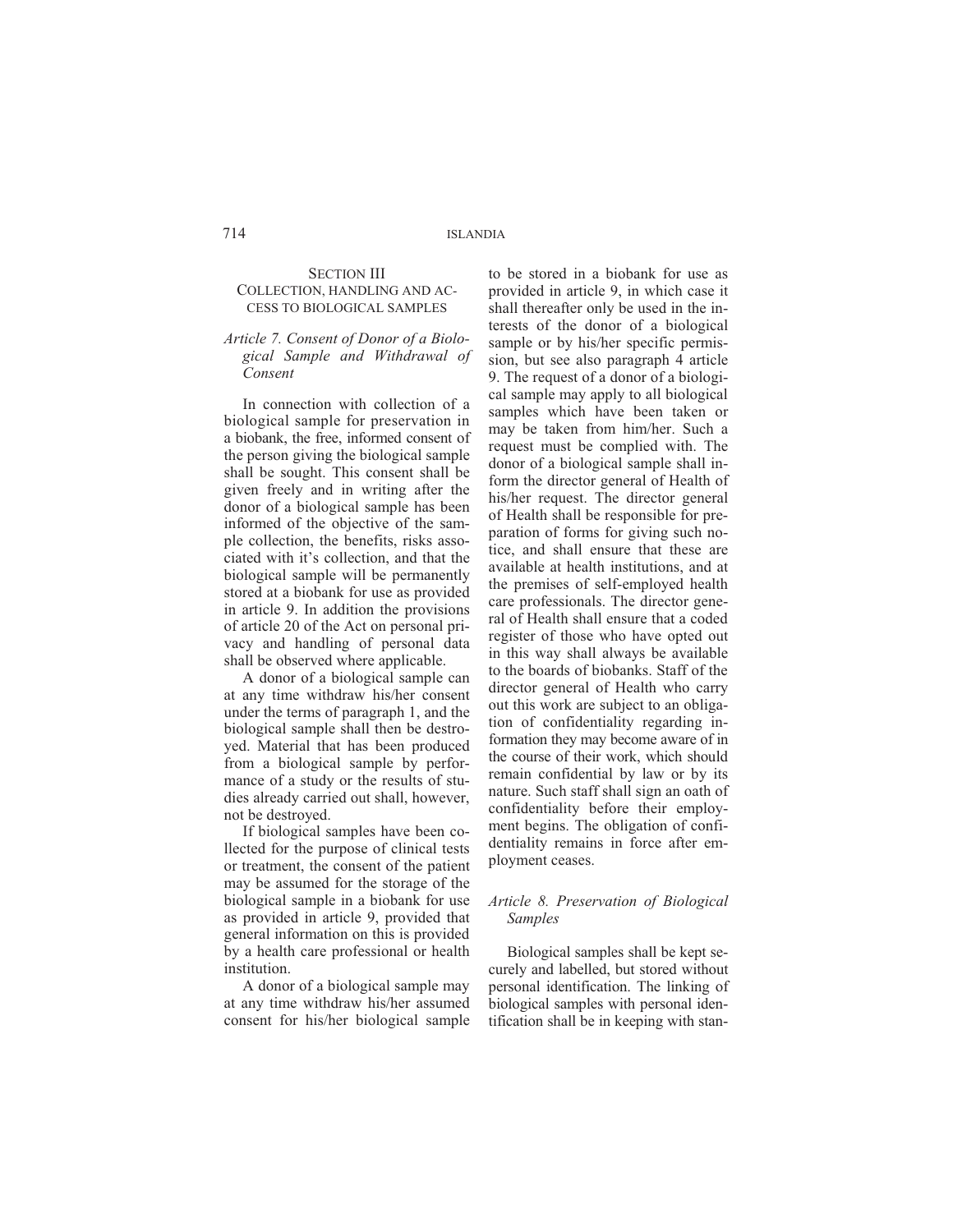dards laid down by the Data Protection Authority.

Biological samples shall be stored in such a way that they are not lost or damaged, and that they are not accessible to those who are not entitled to use them.

Should the licensee decide to cease operation of the biobank, the licence having been revoked as provided in article 14, the minister shall, after receiving recommendations from the director general of Health, the Data Protection Authority and the National Bioethics Committee, decide on the future of the biobank, taking into account the wishes and proposals of the licensee.

### *Article 9. Access to Biobank and Use of Biological Samples*

Biological samples shall be acquired for clearly defined and lawful purposes, and not used for other purposes, but see paragraph 2, 3 and 4.

The answerable party for the biobank grants access to biological samples for further diagnosis of diseases. He/she may also grant access to biological samples for purposes of quality control, development of methods and tuition, provided that they are not personally identified.

The board of the biobank shall negotiate with scientists on access to biological samples. Access to biological samples for scientific studies may not, however, be granted until the permission of the Data Protection Authority has been granted on the basis of the Act on personal privacy and handling of personal data, and a research protocol has been approved by the National Bioethics Committee or the ethics committee of the relevant health institution, as provided in the Act on the Rights of Patients and of regulations issued on the basis of the Act.

The board of the biobank may, if approved by the Data Protection Authority and the National Bioethics Committee, authorise the use of biological samples for other purposes than those for which the samples were originally collected, provided that important interests are at stake, and that the potential benefit outweighs any potential inconvenience to the donor of a biological sample or other parties.

The minister shall, having received proposals from the director general of Health, the National Bioethics Committee and the Data Protection Authority, issue regulations defining more precisely the use of biological samples.

# *Article 10. Rights and Fees*

The licensee shall not be counted as the owner of the biological samples, but has rights over them, with the limitations laid down by law, and is responsible for their handling being consistent with the provisions of this Act, and of government directives based on it. The licensee may thus not pass the biological samples on to another party, nor use them as collateral for financial liabilities, and they are not subject to attachment for debt.

The licensee may take a fee for a biological sample, or access to a biological sample, equivalent to the cost of gathering, storage and access to the sample. Any further fee is prohibited.

A biological sample may be sent out of the country in the interests of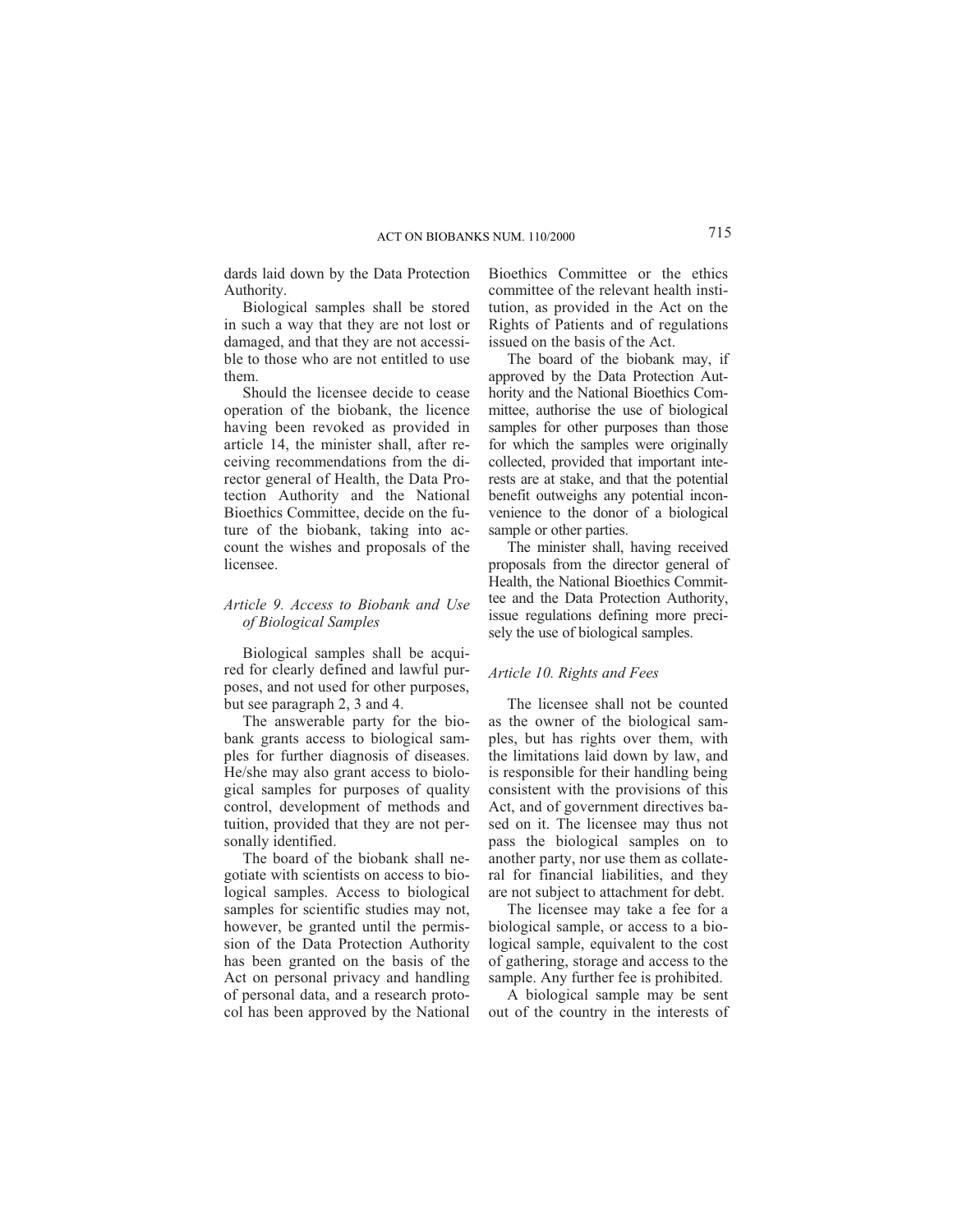the donor of a biological sample, for diagnosis or quality control. Other transportation out of the country of biological samples is subject to the approval of the National Bioethics Committee and the Data Protection Authority and on the conditions they lay down.

#### *Article 11. Confidentiality*

All staff of biobanks and those who have access to them shall preserve confidentiality regarding matters relating to their work which should be kept confidential, by law or by their nature. The obligation of confidentiality remains in force after employment, research or tuition ceases.

# SECTION IV MONITORING AND OBLIGATION TO SUPPLY INFORMATION

#### *Article12. Monitoring*

The answerable party for the biobank shall be responsible for the implementation of internal monitoring and that security assessments be carried out regularly, in accord with the provisions of arts 11 and 12 of the Act on personal privacy and handling of personal data.

The Data Protection Authority shall monitor the security of personal data in biobanks. The Data Protection Authority's monitoring of biobanks is subject to the terms of paragraph. 4 article 35, paragraphs 2 and 4, article 37 and articles 38-43 of the Act on personal privacy and handling of personal data.

The director general of Health shall monitor biobanks in so far as this monitoring does not fall within the ambit of the Data Protection Authority or the National Bioethics Committee.

# *Article 13. Obligation to supply Information: Government and Biobank Boards*

The director general of Health is under an obligation to promulgate in detail to the general public the terms of this Act on biobanks, especially the provisions on assumed consent of a donor of a biological sample regarding a clinical test, and also the rights of the individual by the terms of article 7 and of paragraph 3 of the article.

The director general of Health shall annually issue a register of biobanks, their purposes, activities and protocols. The register shall contain information on the membership of the board of each bank, and the identity of the answerable party. This register shall be made public and shall be accessible to the general public.

The board of the biobank or the director general of Health is obliged to provide individuals with information on whether biological samples from him/her are stored in a biobank, and on the nature of such biological samples.

#### SECTION V **PENALTIES**

## *Article 14*

The minister may revoke the licence under the terms of this Act, if the